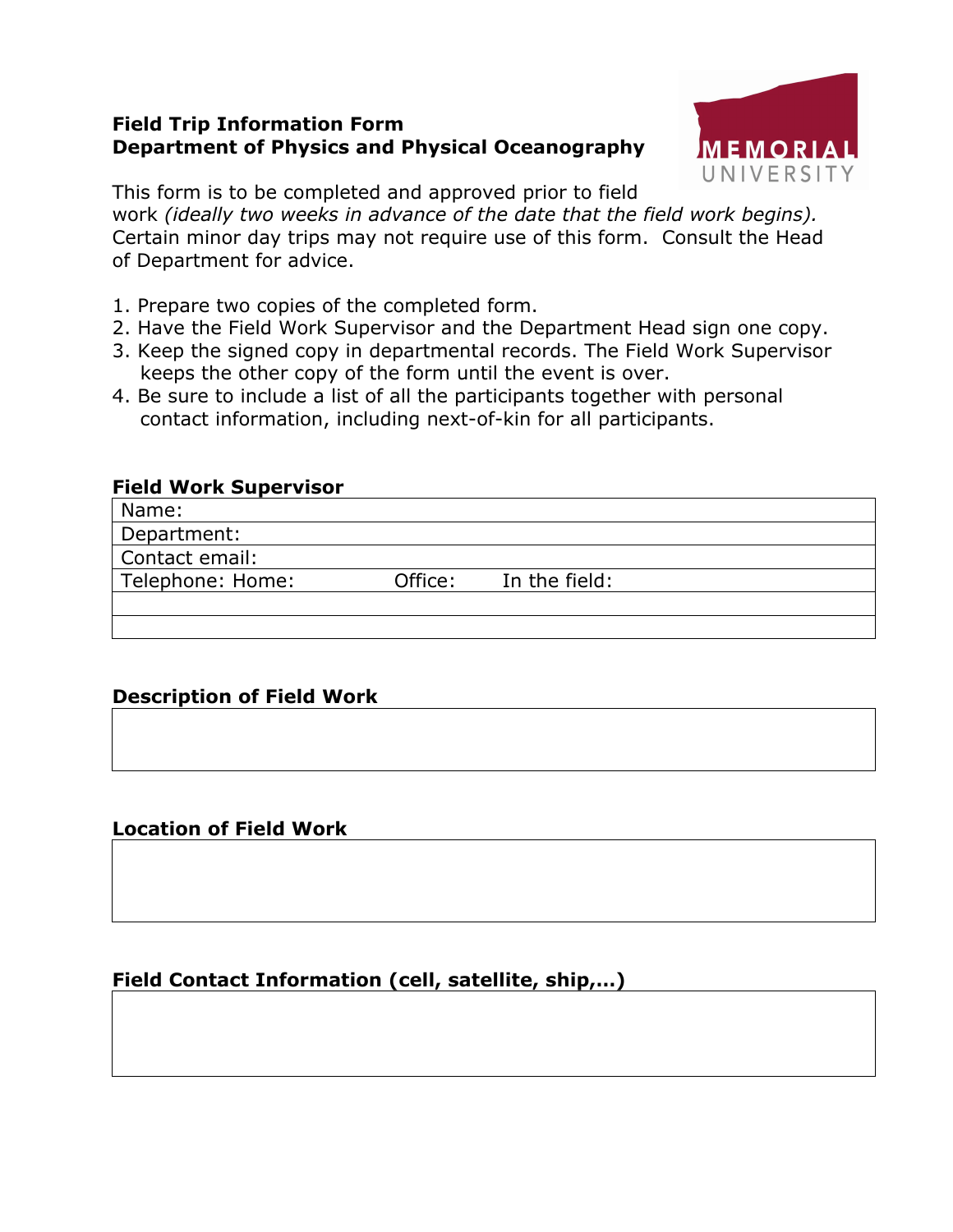#### **Purpose of Field Work**

| Undergraduate Course (one form can be used for all field trips during a<br>term, even if destinations are different) |  |
|----------------------------------------------------------------------------------------------------------------------|--|
| Graduate Course (one form can be used for all field trips during a term,                                             |  |
| even if destinations are different)                                                                                  |  |
| Research                                                                                                             |  |
| Other                                                                                                                |  |

**Expected Number and Names of Participants** *(to be supplied no later than the date on which the trip commences) Include information on next of kin and contact for them.*

### **Trip Dates**

Departure: Return:

### **Field Work Team**

List Memorial faculty and staff involved in supervising the fieldwork. Include TAs or students who are paid to work during the trip.

### **Transportation**

Check all that will apply to this activity:

| University vehicle                                                         |  |
|----------------------------------------------------------------------------|--|
| Rental vehicle - appropriate credit card used to ensure insurance          |  |
| coverage                                                                   |  |
| Hazardous Materials (radioactive, biohazard, and chemical) - Safety Office |  |
| has been contacted for permit                                              |  |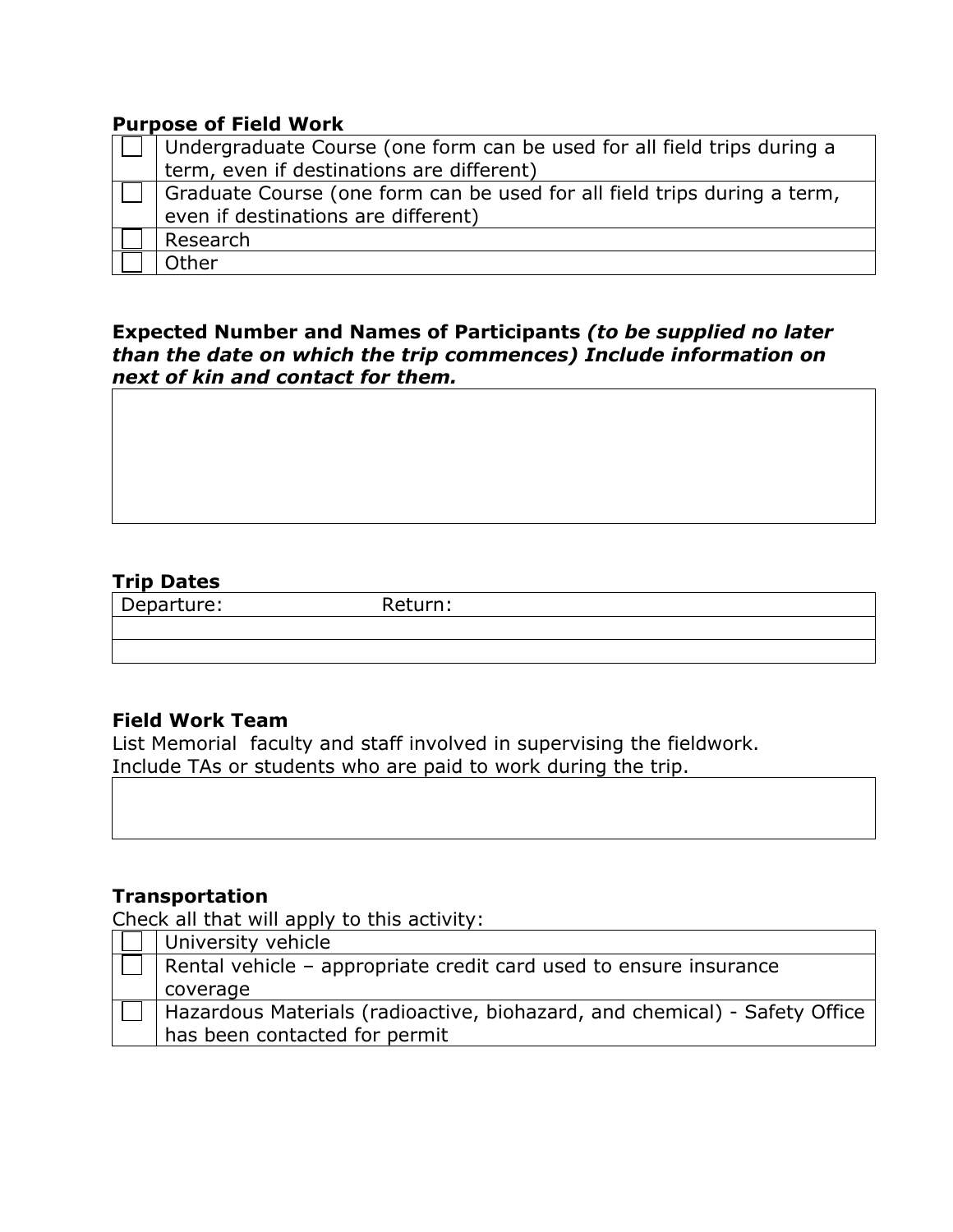# **Medical**

**l**

Check all that will apply to this activity:

| Recommended immunizations and/or vaccines (http://www.travelhealth.gc.ca)                                         |  |  |
|-------------------------------------------------------------------------------------------------------------------|--|--|
| First aid kit                                                                                                     |  |  |
| First aid certification (When group is more than five people, at least one<br>member must be certified)           |  |  |
| Emergency contact person for each participant if overnight stay is required                                       |  |  |
| Pre-participation physical (Normally required for activities involving<br>underwater equipment or high altitudes) |  |  |
| Other medical requirements for activity, please specify:                                                          |  |  |
| Personal protective equipment (where applicable), please specify:                                                 |  |  |

#### **Risk Assessment**

List the potential risks which can be identified and the precautions that will be taken. Please ensure that the participants in the field work are informed and given the appropriate training or precautions necessary for their safety.

| Possible Risk | <b>Precaution Taken</b> |
|---------------|-------------------------|
|               |                         |
|               |                         |
|               |                         |
|               |                         |
|               |                         |
|               |                         |
|               |                         |
|               |                         |
|               |                         |
|               |                         |